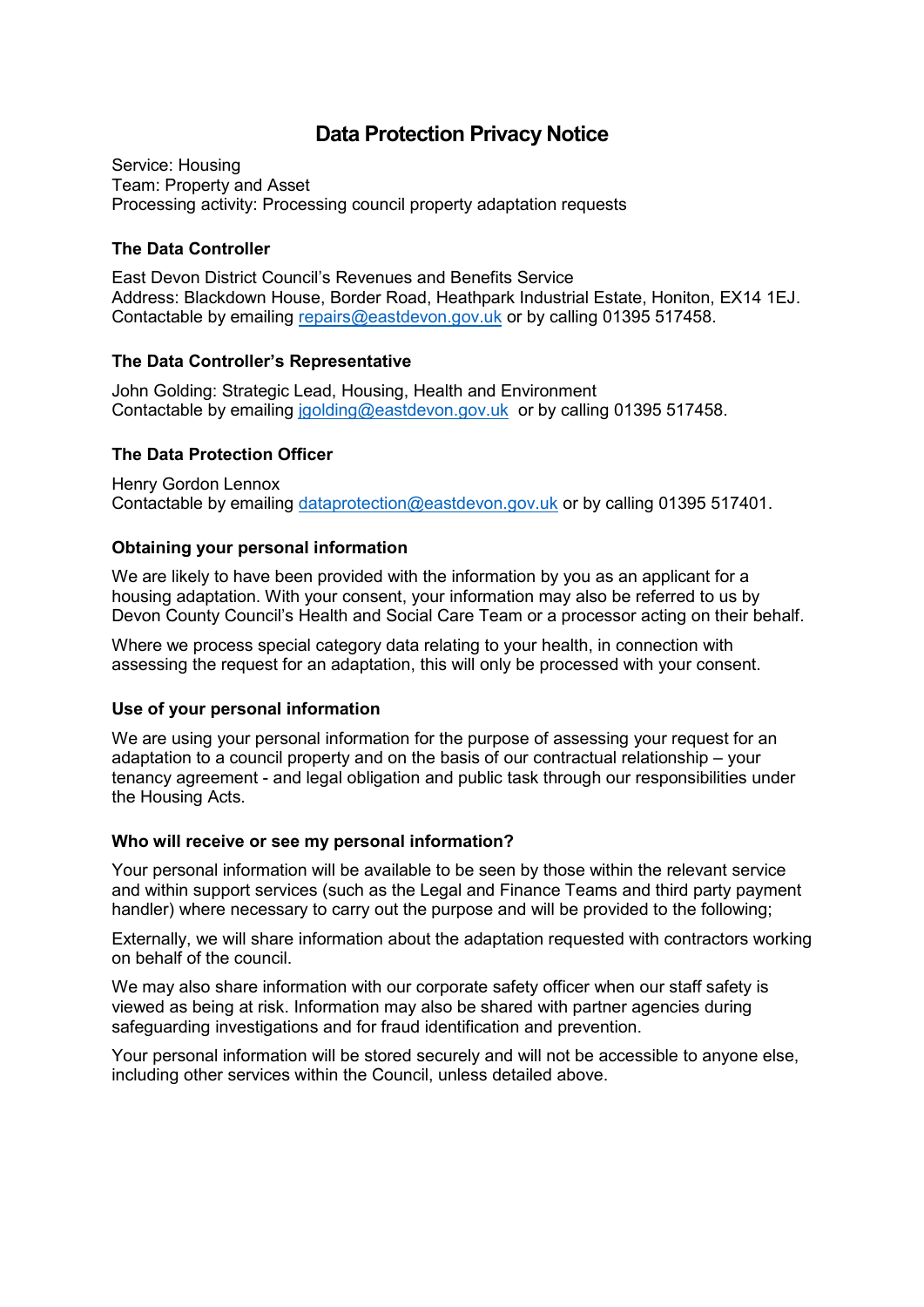## **Retention**

All your personal information will be held by us only for as long as is necessary and then in accordance with any legal requirements imposed upon us and the Council's retention schedule. For more information please go to our website to view our [Retention schedule](http://eastdevon.gov.uk/access-to-information/data-protection/document-retention-schedules/)

#### **Transferring personal information outside of the EU**

Your personal information will not be transferred outside the EU or to any international organisations by the Council. It should be noted that the Council has no control over those accessing its online public registers nor what someone does with any information they obtain from them.

#### **Your rights**

Whatever our use of your personal information you have the right of access to that personal information (this means confirmation that we are using your personal information, access to it as well as other detail) and the right to seek rectification if the information is inaccurate.

Because we are using your information on the basis of contract, legal obligation and public task then you also have the following rights in respect of how we use your personal information;

Contract – you have the right to data portability.

Legal obligation – you have the right to restrict processing.

Public task – the right to object and right to restrict processing.

Also, if you object to our use of your personal information and there is no overriding legitimate interest for us to continue using it or we have used your personal information unlawfully or it is no longer necessary for us to have the personal information, the right to erasure is also available to you.

Details on each of these rights and to how you exercise can be found on our website in the [Your Rights](https://eastdevon.gov.uk/access-to-information/data-protection/data-protection-information/your-rights/) pages.

#### **Complaints**

If you are dissatisfied with the way the Council has used your personal information then you may wish in the first instance to make a complaint to the Data Protection Officer. This can be done by;

Writing to: Data Protection Officer, Information and Complaints, East Devon District Council, Blackdown House, Border Road, Heathpark Industrial Estate, Honiton, EX14 1EJ.

You can also email: [dataprotection@eastdevon.gov.uk](mailto:dataprotection@eastdevon.gov.uk) or call 01395 517417.

Alternatively, or if you remain dissatisfied following your complaint to the Data Protection Officer, you may lodge a complaint with The Information Commissioner. The Information Commissioner is the UK's independent body set up to uphold information rights. The ICO can help and advise you on all matters relating to data protection.

Information Commissioner's Office Wycliffe House Water Lane Wilmslow **Cheshire** SK9 5AF Tel: 0303 123 1113